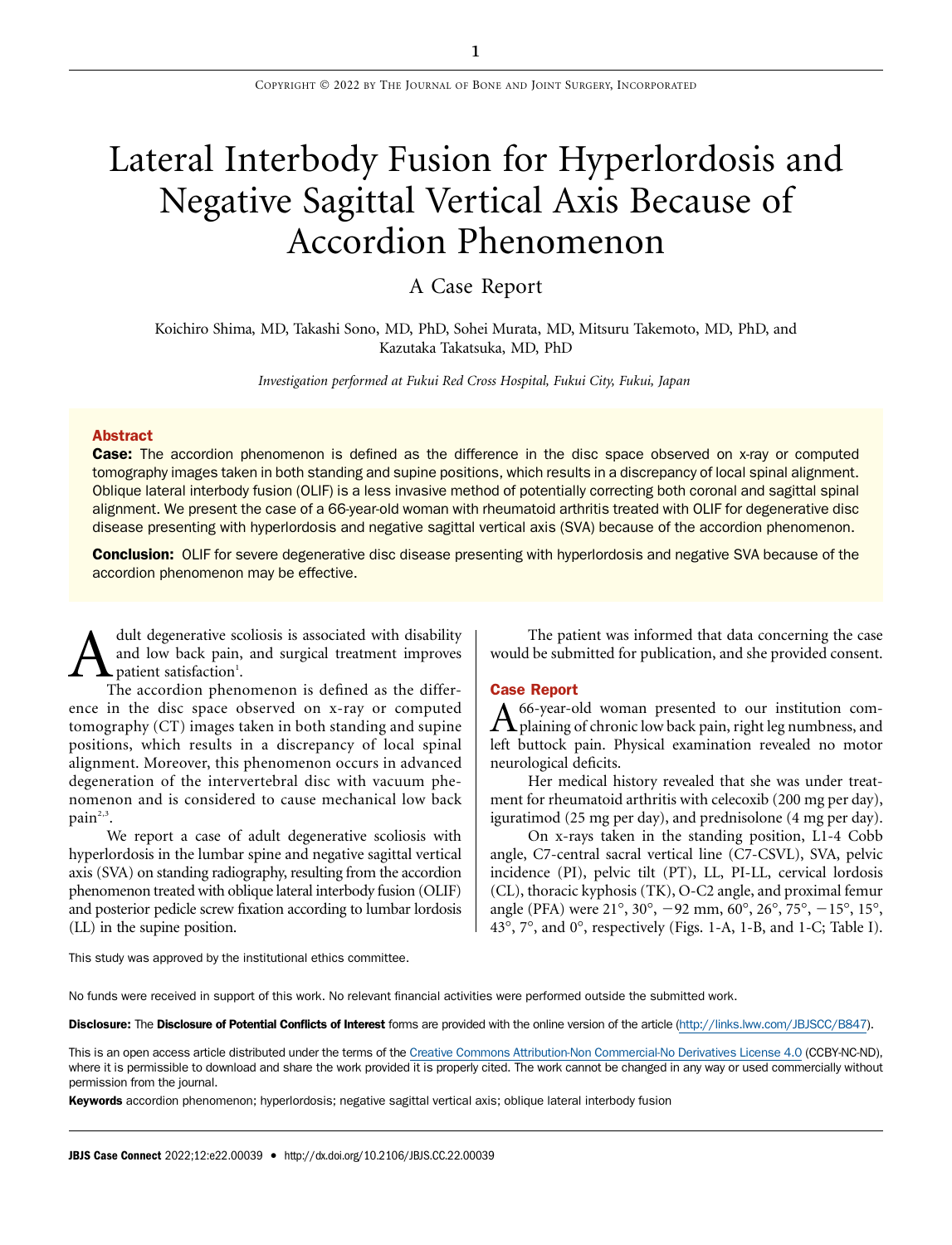JBJS CASE CONNECTOR VOLUME  $12 \cdot N$ UMBER  $2 \cdot M$ AY 12, 2022



Preoperative x-ray, CT, and MRI. (Fig. 1-A) In standing coronal x-ray, the L1-4 Cobb angle was 21°, and C7-CSVL was 30 mm. (Fig. 1-B) In standing sagittal radiographs, SVA, PI, PT, and CL were -92 mm, 60°, 26°, and 15°, respectively. (Fig. 1-C) Magnified standing sagittal x-ray images. LL was 75°, and PI-LL was -15°. (Fig. 1-D) In sagittal reconstruction of CT in the supine position, the LL was 52°, and the PI-LL was 8°. Vacuum phenomena with subchondral sclerosis were observed in L2/3/4/5. (Fig. 1-E) In sagittal T2-weighted MRI, intervertebral fluids were observed in L2/3/4/5. (Fig. 1-F) Axial T2-weighted MRI of L4/5 revealed left lateral recess stenosis and foraminal stenosis. (Fig. 1-G) Hip joint x-ray before surgery. No apparent joint destruction was detected. C7-CSVL = central sacral vertical line, CL = cervical lordosis, CT = computed tomography, LL = lumbar lordosis, MRI = magnetic resonance imaging,  $PI =$  pelvic incidence,  $PT =$  pelvic tilt, and  $SVA =$  sagittal vertical axis.

CT revealed that the presence of vacuum phenomena with sclerosis of vertebral body end plate in L2/3, L3/4, L4/5, and LL was  $52^\circ$ . The PI-LL in the supine position was  $8^\circ$  (Fig. 1-D; Table I). Magnetic resonance imaging showed left lateral recess stenosis and foraminal stenosis in L3/4 and L4/5 (Figs. 1-E and 1-F). Her hip range of motion was nearly normal. Neither her joint space narrowing nor joint destruction was detected on her hip joint x-ray before surgery (Fig. 1-G).

She underwent conservative treatments for 9 months including wearing custom-molded brace and injections to L3/4 intervertebral disc; however, low back and left buttock pain did not improve. After initiating teriparatide (28.2 mg/day, twice per week, subcutaneous injection) for osteoporosis for 1 month, we planned a 2-stage surgical treatment. In the first stage, we performed (OLIF, Clydesdale PTC Medtronic Sofamor Danek) of the L2/3, L3/4, and L4/5 intervertebral spaces<sup>4</sup>. Three days after the initial surgery, we performed posterior fusion (CD Horizon Solera Medtronic Sofamor Danek) from L2 to L5 with decompression at the L3/4 and L4/5 levels. Rod bending was performed according to LL in supine CT before surgery.

After the surgery, her low back pain improved from 5 to 1 on the visual analog scale, and her left buttock pain was

gradually relieved. She was discharged from the hospital while walking with a cane 3 weeks after the second surgery. On x-ray taken in the standing position, satisfactory sagittal balance and coronal balance were achieved; L1-4 Cobb angle, C7-CSVL, SVA, PI, PT, LL, PI-LL, CL, TK, O-C2 angle, and PFA were 12°, 3 mm, 20 mm, 60°, 28°, 51°, 9°, 33°, 44°, 10°, and 6°, respectively (Fig. 2; Table I).

## **Discussion**

Sagittal deformity of the spine has gained attention for its<br>correlation to negative health-related quality of life and often necessitating posterior long fusion of the thoracic to the ileum<sup>5</sup>. According to Scoliosis Research Society-Schwab classification, SVA < 4 cm and PI-LL within 10 is considered an adequate sagittal modifier<sup>6</sup>. In addition, treatments for negative SVA and hyperlordosis are limited. Reverse Smith-Peterson osteotomy, an uncommon technique reported by Lewis et al.<sup>7</sup>, in which anterior shortening with wedge vertebral osteotomy and posterior lengthening with facet joint osteotomy, was performed. Placing cages into damaged disc spaces usually makes lumbar spine stable and lordotic. Our concern was that placement of cages might make her lumbar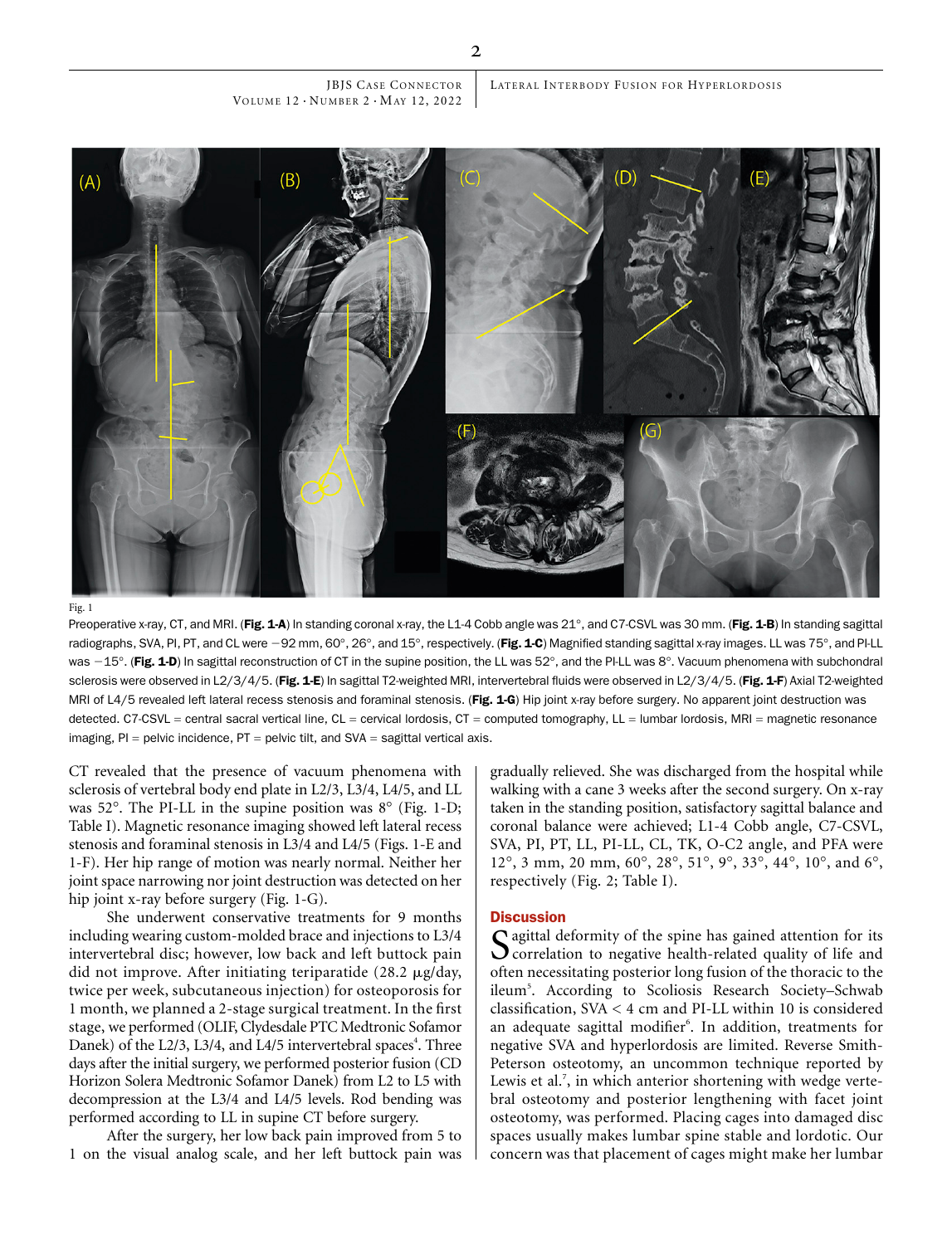JBJS CASE CONNECTOR VOLUME  $12 \cdot N$ UMBER  $2 \cdot M$ AY 12, 2022

TABLE I Preoperative and Postoperative Spinal Parameter\* Preoperative Postoperative Cobb angle  $(°)$  21 22 C7-CSVL (mm) 30 3 SVA (mm)  $-92$  20 PI (°) 60 60 PT ( $^{\circ}$ ) 26 28  $LL$  (standing) ( $\degree$ ) 75 51 LL (supine)  $(°)$  52 51 CL  $(^{\circ})$  15 33 TK  $(^{\circ})$  43 44 O-C2 angle  $(°)$  7 10 PFA  $(^{\circ})$  06

 $*C7-CSVL = central$  sacral vertical line,  $CL =$  cervical lordosis,  $LL =$ lumbar lordosis, PFA = proximal femur angle, PI = pelvic incidence,  $PT =$  pelvic tilt, SVA = sagittal vertical axis, and  $TK =$  thoracic kyphosis.

spine more lordotic. That is why we separated her surgery into 2 stages to see whether her first operation of OLIF made her lumbar spine extraordinarily lordotic or not. Fortunately, her LL was not much changed and remained ideal on CT after first surgery. We believed that we did not have to do some special technique such as reverse pedicle subtraction osteotomy to make her spine kyophotic on the second operation.

The accordion phenomenon was first described by Sola et al. for treating percutaneous cement discoplasty<sup>1</sup>. This phenomenon is defined as the difference in the disc space observed on x-ray or CT images taken in both standing and supine positions, which results in a discrepancy of local spinal alignment. Moreover, this phenomenon occurs in advanced degeneration of the intervertebral disc with vacuum phenomenon and is considered to cause mechanical low back pain. Classification of intervertebral vacuum phenomenon was determined according to the distribution of the air in the disc space and to the existence of subchondral sclerosis in the vertebral body. The accordion phenomenon is frequently observed when the air in the disc space rate is higher than two-thirds and subchondral sclerosis is  $\text{noted}^2$ .

In the present case, although LL in the supine position was normal, a vacuum phenomenon with subchondral sclerosis in L2/3, L3/4, and L4/5 was observed, resulting in hyperlordosis, negative SVA, and PI-LL mismatch in the standing position.

Lateral lumbar interbody fusion is less invasive and performed to treat degenerative lumbar diseases<sup>8,9</sup>. We considered that OLIF with posterior fixation for L2/3/4/5 presenting the accordion phenomenon can achieve good spinal alignments when LL observed in the prone CT was matched with PI.

LATERAL INTERBODY FUSION FOR HYPERLORDOSIS





Postoperative x-ray (Fig. 2-A) In standing coronal x-ray, the L1-4 Cobb angle was  $12^{\circ}$ , and C7-CSVL was 3 mm. (Fig. 2-B) In standing sagittal x-ray, SVA, PI, PT, LL, PI-LL, and CL were 20 mm, 60° 28°, 51°, 9°, and  $33^\circ$ . C7-CSVL = central sacral vertical line, CL = cervical lordosis, LL = lumbar lordosis,  $PI =$  pelvic incidence,  $PT =$  pelvic tilt, and  $SVA =$  sagittal vertical axis.

In conclusion, minimally invasive anteroposterior fusion for severe degenerative disc disease presenting with the accordion phenomenon may be effective.  $\blacksquare$ 

Koichiro Shima, MD1 Takashi Sono, MD, PhD<sup>1</sup> Sohei Murata, MD<sup>2</sup> Mitsuru Takemoto, MD, PhD<sup>3</sup> Kazutaka Takatsuka, MD, PhD<sup>1</sup>

<sup>1</sup>Department of Orthopaedic Surgery, Fukui Red Cross Hospital, Fukui City, Fukui, Japan

2 Department of Orthopaedic Surgery, Kurashiki Central Hospital, Kurashiki City, Kurashiki, Japan

<sup>3</sup>Department of Orthopaedic Surgery, Kyoto City Hospital, Kyoto City, Kyoto, Japan

E-mail address for T. Sono: [t.sono822@gmail.com](mailto:t.sono822@gmail.com)